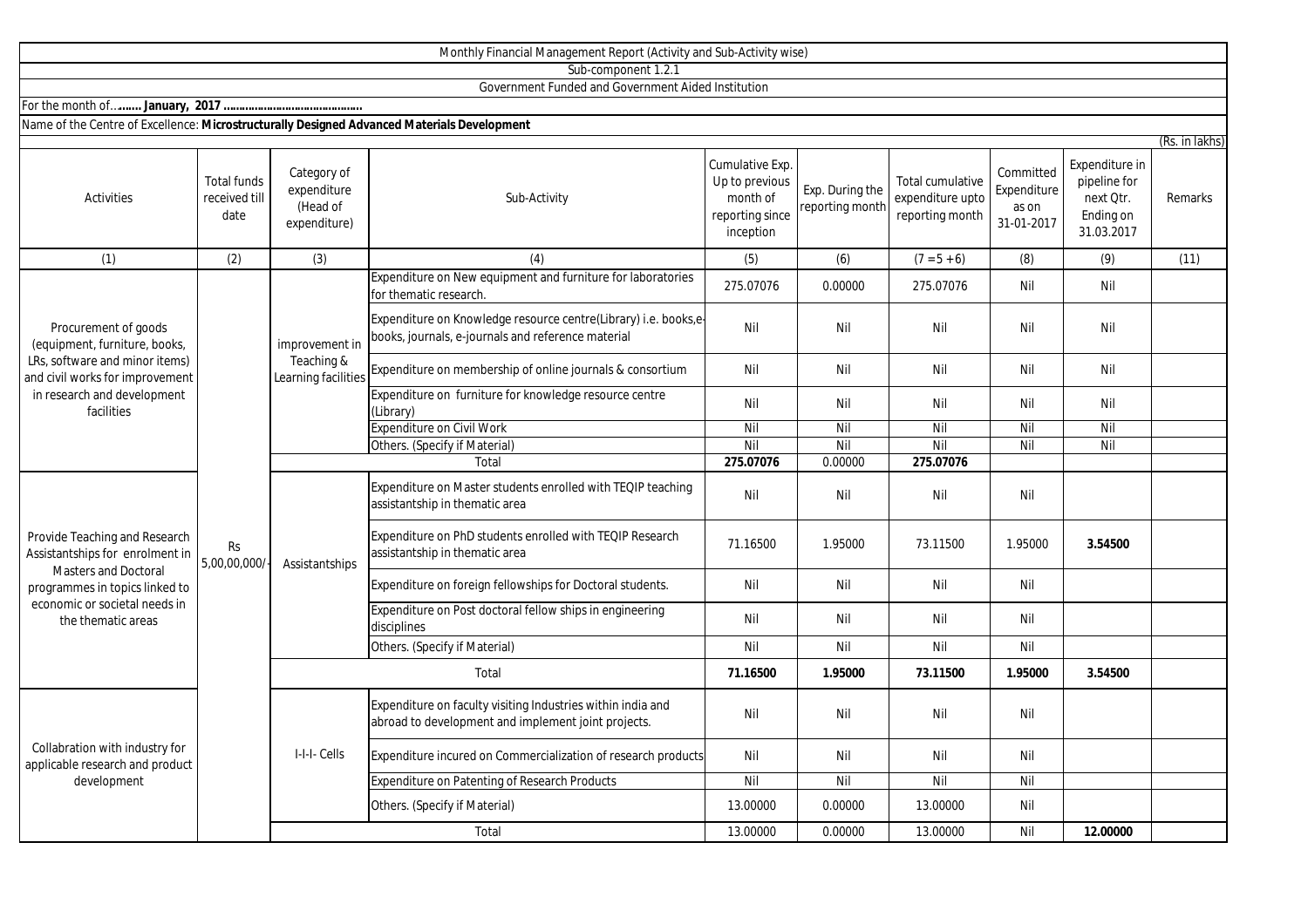| Activities                                                                                                                                      | <b>Total funds</b><br>received till<br>date | Category of<br>expenditure<br>(Head of<br>expenditure) | Sub-Activity                                                                                                                                   | Cumulative Exp.<br>Up to previous<br>month of<br>reporting since<br>inception | Exp. During the<br>reporting month | Total cumulative<br>expenditure upto<br>reporting month | Committed<br>Expenditure<br>as on<br>31-01-2017 | Expenditure in<br>pipeline for<br>next Otr.<br>Ending on<br>31.03.2017 | Remarks |
|-------------------------------------------------------------------------------------------------------------------------------------------------|---------------------------------------------|--------------------------------------------------------|------------------------------------------------------------------------------------------------------------------------------------------------|-------------------------------------------------------------------------------|------------------------------------|---------------------------------------------------------|-------------------------------------------------|------------------------------------------------------------------------|---------|
| National / International<br>collabration for Research and<br>Development activities with<br>Academic Institutions and<br>R<br>& D organisations |                                             | R&D                                                    | Expenditure on Securing sponsored projects and Consultancy<br>assignments                                                                      | Nil                                                                           | Nil                                | Nil                                                     | Nil                                             |                                                                        |         |
|                                                                                                                                                 |                                             |                                                        | Expenditure on Publication of research papers in peer reviewed<br>iournals                                                                     | 0.08092                                                                       | $\mathbf 0$                        | 0.08092                                                 | Nil                                             |                                                                        |         |
|                                                                                                                                                 |                                             |                                                        | Expenditure incured on Commercialization of research products                                                                                  | Nil                                                                           | Nil                                | Nil                                                     | Nil                                             |                                                                        |         |
|                                                                                                                                                 |                                             |                                                        | Expenditure on Patenting of Research Products                                                                                                  | 2.89450                                                                       | 0.00000                            | 2.89450                                                 | Nil                                             |                                                                        |         |
|                                                                                                                                                 |                                             |                                                        | Expenditure on amount paid to Consultant for participation in<br>Research & Development and for delivering expert lectures                     | Nil                                                                           | Nil                                | Nil                                                     | Nil                                             |                                                                        |         |
|                                                                                                                                                 |                                             |                                                        | Expenditure on faculty visiting Industries within india and<br>abroad to development and implement joint projects.                             | Nil                                                                           | Nil                                | Nil                                                     | Nil                                             |                                                                        |         |
|                                                                                                                                                 |                                             |                                                        | Expenditure on characterization of sample of R & D projects                                                                                    | Nil                                                                           | Nil                                | Nil                                                     | Nil                                             |                                                                        |         |
|                                                                                                                                                 |                                             |                                                        | Expenditure on Presentation of paper in International Seminar,<br>Conference etc. by Doctoral students                                         | 19.63817                                                                      | 0.00000                            | 19.63817                                                | Nil                                             |                                                                        |         |
|                                                                                                                                                 |                                             |                                                        | Others. (Specify if Material)                                                                                                                  | 24.20659                                                                      | $\Omega$                           | 24.20659                                                | Nil                                             |                                                                        |         |
|                                                                                                                                                 |                                             |                                                        | Total                                                                                                                                          | 46.82018                                                                      | 0.00000                            | 46.82018                                                | <b>Nil</b>                                      | 3.17982                                                                |         |
| Enhancing research competence<br>of faculty and knowledge sharing<br>in thematic areas, both within<br>India and abroad                         |                                             | <b>FSD</b>                                             | Expenditure on faculty training for enhancement of Research<br>competence in thematic areas                                                    | 3.58528                                                                       | $\mathbf 0$                        | 3.58528                                                 | Nil                                             |                                                                        |         |
|                                                                                                                                                 |                                             |                                                        | Expenditure incurred on Participation by faculty in seminars,<br>conferences, workshops and Continuing Education Programes<br>(CEPs) etc.      | 1.83092                                                                       | 0.08500                            | 1.91592                                                 | Nil                                             |                                                                        |         |
|                                                                                                                                                 |                                             |                                                        | Expenditure on Organizing thematic area training programmes,<br>workshops, seminars, conferences and Continuing Education<br>Programmes (CEPs) | 13.1055                                                                       | 0.00000                            | 13.10550                                                | Nil                                             |                                                                        |         |
|                                                                                                                                                 |                                             |                                                        | Expenditure on staff development                                                                                                               | Nil                                                                           | Nil                                | Nil                                                     | Nil                                             |                                                                        |         |
|                                                                                                                                                 |                                             |                                                        | Expenditure on seed grant to researchers to venture into new<br>directions within the specified theme.                                         | Nil                                                                           | Nil                                | Nil                                                     | Nil                                             |                                                                        |         |
|                                                                                                                                                 |                                             |                                                        | Others. (Specify if Material)                                                                                                                  | Nil                                                                           | Nil                                | Nil                                                     | Nil                                             |                                                                        |         |
|                                                                                                                                                 |                                             | Total                                                  |                                                                                                                                                | 18.5217                                                                       | 0.08500                            | 18.60670                                                | 22.5                                            | 2.89330                                                                |         |
| Incremental operating cost                                                                                                                      |                                             | <b>IOC</b>                                             |                                                                                                                                                | 24.01554                                                                      | 0.44105                            | 24.45659                                                | 0.75000                                         | 2.18341                                                                |         |
| <b>GRAND TOTAL</b>                                                                                                                              |                                             |                                                        | 448.59318                                                                                                                                      | 2.47605                                                                       | 451.06923                          | 25.20000                                                | 23.80153                                        |                                                                        |         |